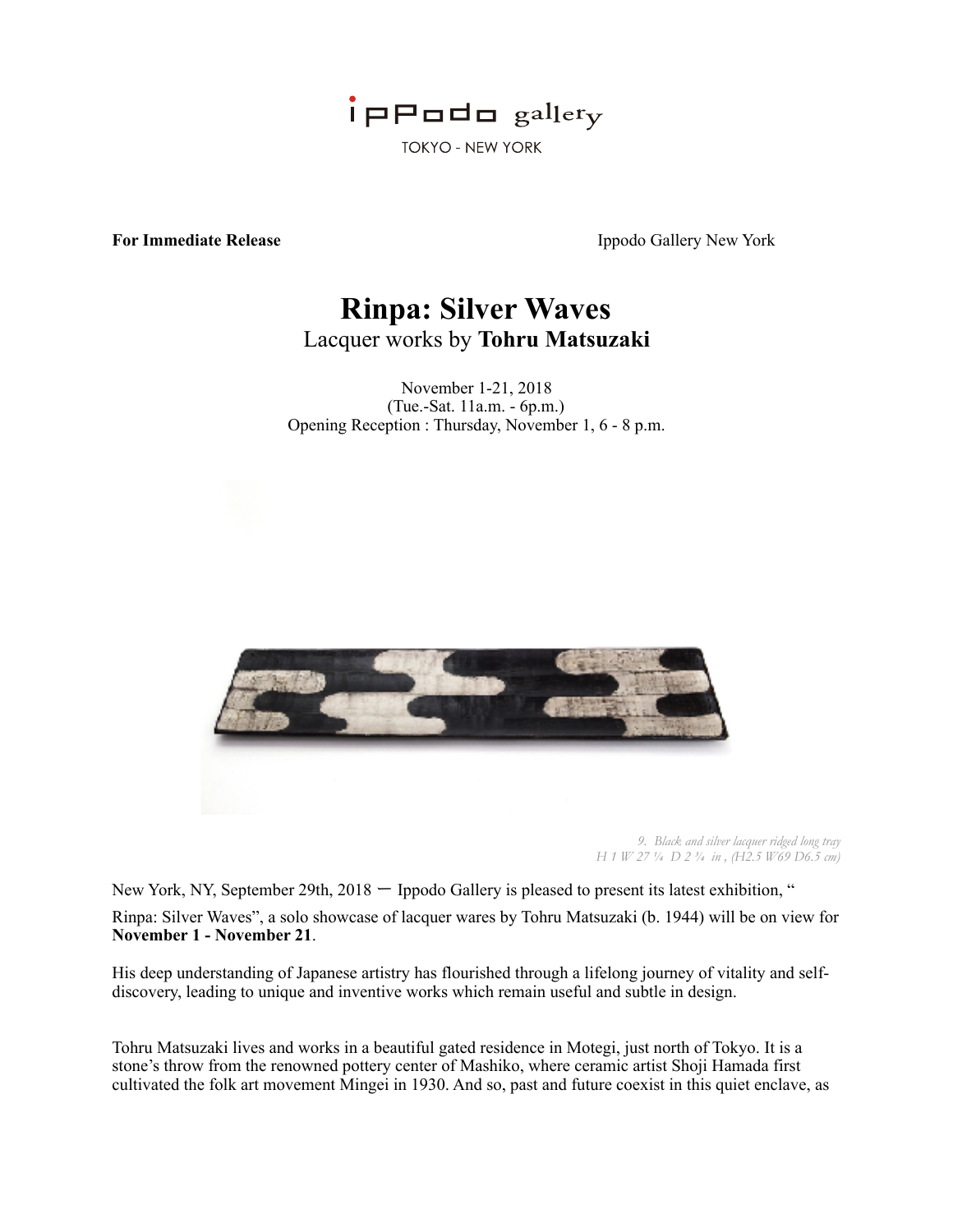our artist continues to create. Today, he is widely celebrated, and heads the Kougeibu (Craft Division) of the influential artists' association Kokugakai.

Matsuzaki's appreciation of form and function was fused by his unprecedented work ethic. Seemingly rough around the edges but equally familiar and kind, the artist's sense of self is synonymous with the pieces on display. Although his father was a Nihonga painter, in 1974, Matsuzaki's pursuit of lacquer study proved he was as fascinated by its significance in traditional Japanese culture as by its humble, functional origins--particularly Mingei, or folk art. As such, Matsuzaki's experimentation remains exceptional, essentially creating his own genre.

At first, he worked solely in the natural tones of the red and clear lacquer on wood, only adding the mattefinished black lacquer to his portfolio. This stands apart from the typical works of the period, in what Asian art specialist Martin Barnes has called, "tactile in a very unpretentious way, not obviously rustic like some Mingei lacquer."

Matsuzaki approaches the process with his trademark energy and unique eye. He hollows out the wood, shapes it, then applies and reapplies the thick coats of fresh lacquer, accenting with cinnabar for red. In this methodology, he has uncovered a means to express his individuality: a technique rooted in simplicity and strength. The beauty of Matsuzaki's work lies in this dual significance. The silver waves tell the story.

These silver waves evoke the whimsy of the Rinpa movement, the Japanese art category established in the 17th century. As director Shoko Aono explains, "His sculptural works capture the viewer's heart. Carved from single pieces of 400-to 500 year-old zelkova, horse chestnut or chestnut timber that have been dried for more than twenty years, they do not warp. The beauty of the numerous coats of black or vermillion lacquer awake ancient memories of the Jōmon period that lie dormant within us."

And so, Ippodo gallery invites you to awaken. The exhibition runs from November 1 to 21 at Ippodo Gallery's New York location.



*14. Black and silver lacquer "Sumimaru" square tray*  H1 1/4 W12 1/2 D12 1/4 in ( H2.7 W31.2 D30.8 cm)



*44. Vermillion and silver lacquer tea bowl H3 1/4 Φ6 in (H7.9 Φ15 cm)*



*31. 'Vermillion lacquer "Sumi" finished box H7 3/4 W10 D9 3/4 in (H19.2 W25 D24.5) cm*



*26.Vermillion lacquer lipped bowl H4 3/4 W7 1/4 D6 in (H11.9 W18.2 D15.2 cm)*



*12. Vermillion lacquer ridged tray with legs H2 W13 D8 1/2 in (H4.5 W33 D21 cm)* 



*25.Chesnut lacquer round tray with vermillion edge H1 Φ12 in (H2.5 Φ30.4 cm)*